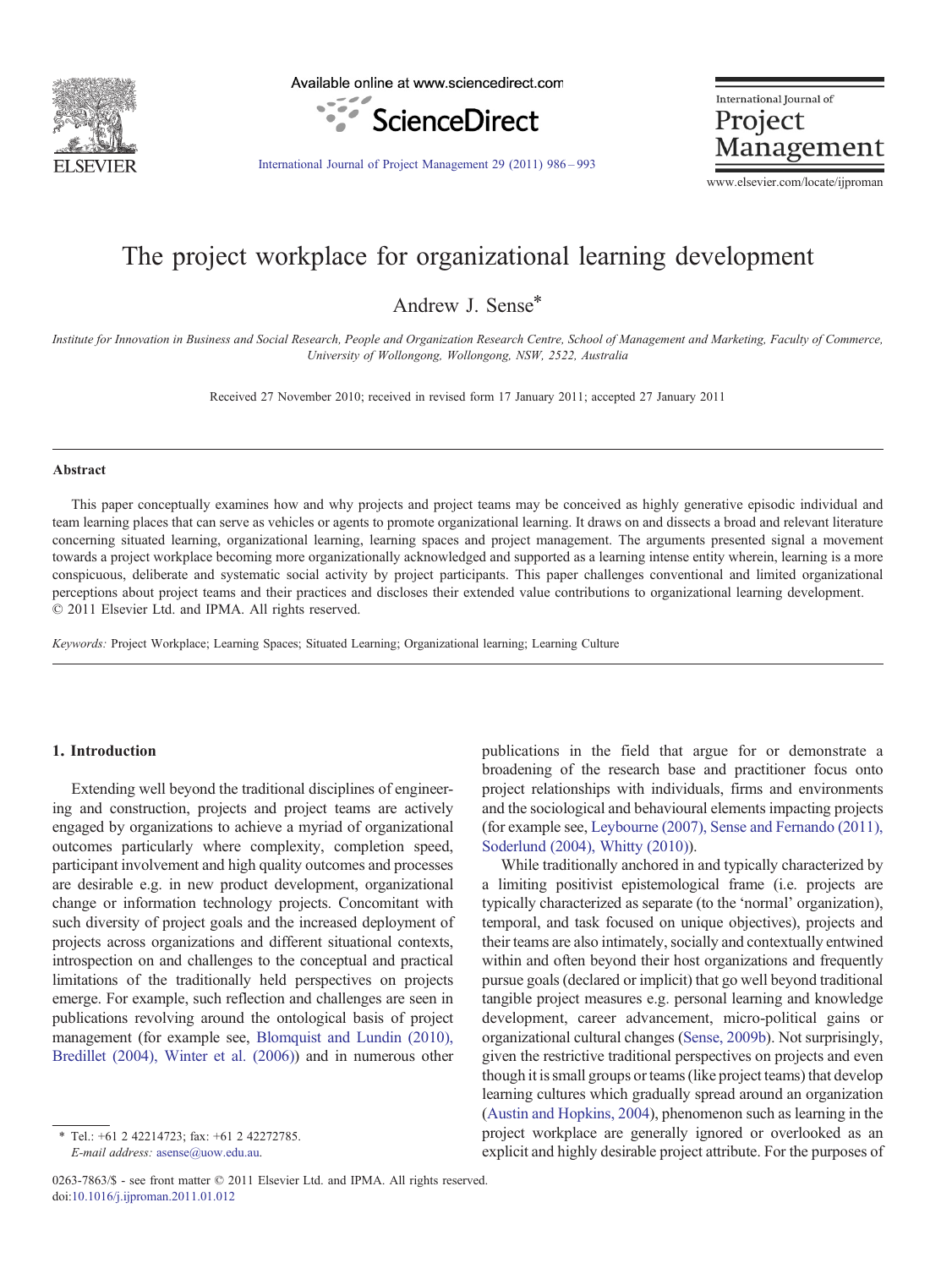this paper, the project workplace includes the project (i.e. the action venues (both physical and cyberspace) where the multiple stakeholders engage) and the project team.

As one might instinctively presume and observe in practice, in pursuit of a range of declared and undeclared objectives, project teams necessarily create and distribute knowledge and also acquire new knowledge from multiple sources [\(Sense, 2009b\)](#page--1-0). In light of these activities, as [Sauer and Reich \(2009, p. 189\)](#page--1-0) argue, we should also be "seeing projects as a knowledge process". Therefore, and in accordance with those views espoused by [Smith and Dodds \(1997\),](#page--1-0) [Arthur et al. \(2001\), Morris \(2002\) and Sense \(2007\)](#page--1-0), it is reasonable to also presume that projects are actually imbued with significant personal and organizational learning opportunities, wherein, learning and action are closely and contextually entwined ([Sense, 2007, 2009a](#page--1-0)). Learning, and in particular, situated learning (alternatively referred to as learning-on-the-job in this paper) is actually a very dominant and practically oriented issue in the processes of projects and underpins the quality of project processes and outcomes, the knowledge and competency development of participants and the opportunity to realize projects as deliberate agents for organizational learning. Indeed, an organizational learning culture requires individuals to have a "willingness to embrace the dynamic challenges to learn while they work and work while they learn" ([Burghardt and Tolliver, 2010,](#page--1-0) p.xi). In the traditional model of projects and project teams, learning-on-the-job has more generally been viewed as simply an amorphous and opportunistic part of the project management process [\(Sense,](#page--1-0) [2009a\)](#page--1-0) — despite its potential impact within and beyond projects. Thus, the generative learning-on-the-job potential of project workplaces (and subsequent personal and organizational learning development) is not fully nor systematically acknowledged, exploited or developed. Arguably, an important and seminal contribution towards achieving a deeper understanding and ability to better nurture and stimulate such learning in this context, involves an examination of how one can conceive projects and project teams as creative and generative learning places. Accordingly, the foremost intention of this paper is to do exactly that. This conceptualization also embraces a pluralistic perspective on projects as consisting of action, social, economic, knowledge and emotional processes [\(Sauer and Reich, 2009](#page--1-0)). Secondly, this paper also examines how the adoption of such an alternate conception of projects and project teams may help stimulate interest and action in pursuing organizational learning within and through projects.

By establishing this foundation, one is better ontologically informed to further investigate or to develop project team learning capacity and capability within these temporal contexts and to positively engage projects as agents for organizational learning. In contrast to traditional project perspectives, the arguments forwarded in this paper are firmly anchored in an epistemology of social constructionism and principally draw on situated learning theory, which reflects the social and practical dimensions of the project learning environment.

To advance this discussion further, the following section outlines the theoretical learning frameworks informing the arguments outlined in this paper. The core discussions concerning a view of a project and project team as a generative learning place and the potential organizational and personal learning development implications of that conceptualization in the practice world of projects are articulated in the sections that follow.

### 2. Theoretical framework

The theoretical framework informing the propositions posed in this paper involves organizational learning and situated learning theories.

#### 2.1. Organizational learning (OL)

In spite of a lack of a general consensus on a definition, perspective, conceptualization and methodology on organizational learning (OL) ([Crossan et al., 1999; Fiol and Lyles, 1985;](#page--1-0) [Nicolini and Meznar, 1995; Shrivastava, 1983; Teare and Monk,](#page--1-0) [2002; Tsang, 1997](#page--1-0)), there is accord on three broad OL perspectives [\(Sense, 2007](#page--1-0)). These three perspectives include:

- (a) Cognitive [Tsang \(1997\)](#page--1-0) considers this perspective as generally concerned with knowledge, understanding and insights i.e. the organization gaining knowledge regardless of whether that knowledge is converted into actions. As such, it forms an information processing view of OL ([Richter, 1998\)](#page--1-0).
- (b) Behavioural (action) this perspective has an outcome focus by wanting to see a change in organizational actions or behaviours as a result of learning [\(Fiol and Lyles,](#page--1-0) [1985](#page--1-0)). [Tsang \(1997\)](#page--1-0) considers that this can be either an actual change or a potential behavioural change (consisting of the lessons learnt that would have an impact on the organization's future behaviour).
- (c) Sociological in this perspective, meaning and actions and learning (both individual and organizational) are a result of the conversations and interactions of individuals within their socio-cultural settings, or, in simpler words, their collective and interpretive social practice. This social constructivist perspective on OL provides a challenge to the traditional idea that learning occurs only within the heads of individuals, or in organizational systems and structures ([Easterby-Smith](#page--1-0) [et al., 2000\)](#page--1-0). It has shifted learning perspectives from an epistemology of possession (i.e. the cognitive and behavioural dimensions) to one of evolving practice, and thereby, introduced a stronger emphasis on socially oriented approaches to the understanding of learning and knowing [\(Easterby-Smith et al., 2000\)](#page--1-0). In this frame, practice and activity are the new units of learning analysis and through developing an understanding of how learning happens in the workplace, it may help contrive improved ways of sustaining and fostering learning processes ([Easterby-Smith et al.,](#page--1-0) [2000\)](#page--1-0). In effect, this approach moves us beyond just high philosophy and grand themes and into the gritty world of practice ([Garvin, 1993](#page--1-0)).

This paper draws on and aligns with this sociological OL perspective and consequently, places a focus on the relationships, the practices and the context of the project environment to facilitate learning [\(Sense, 2007\)](#page--1-0). Thereby, it involves an